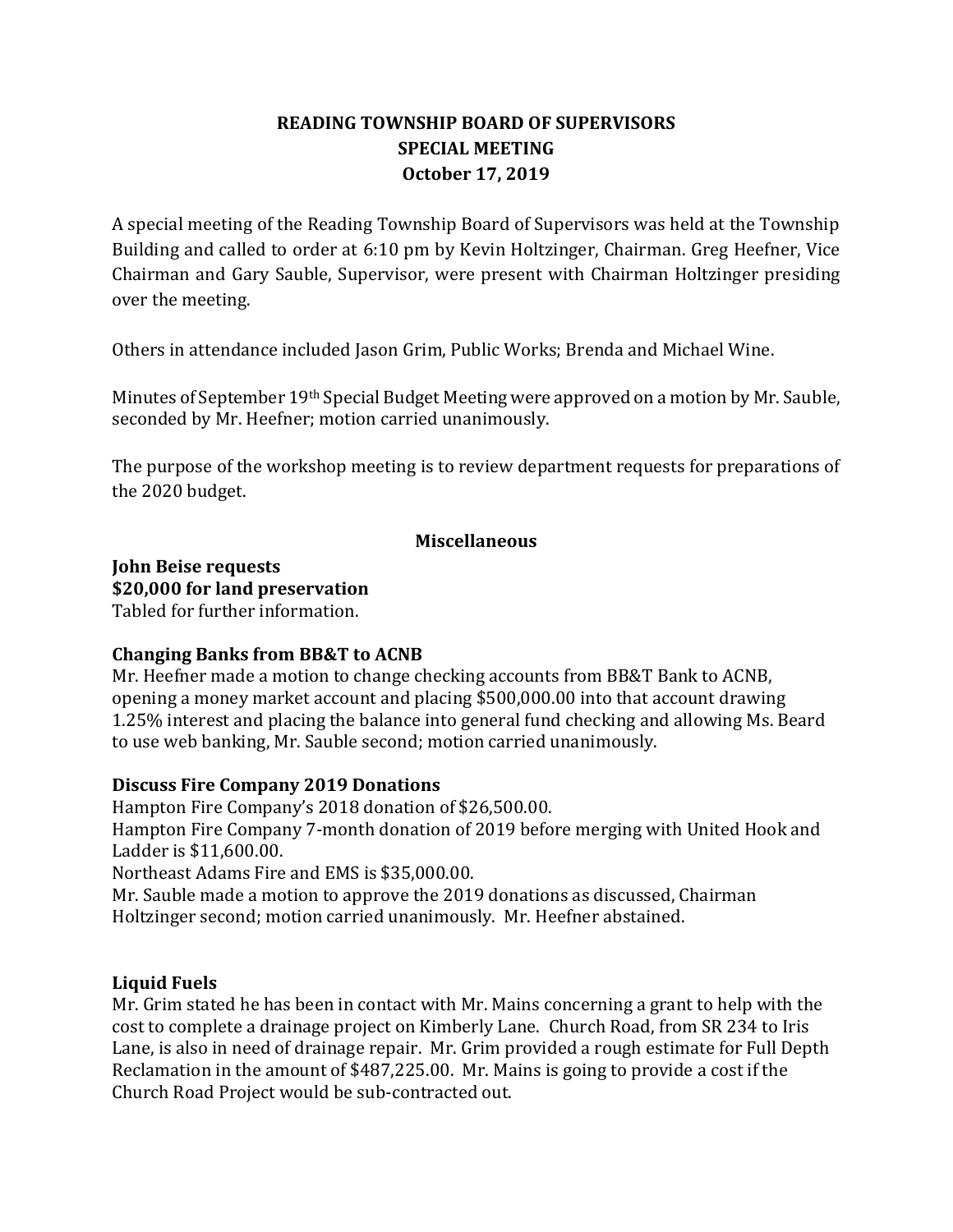Chairman Holtzinger made a motion to post-pone the drainage repair on Kimberly Lane and Turkey Pit unless grant money is received and follow through on the Church Road drainage repair, reduce the budgeted projected bridge replacement amount from \$111,250.00 to \$11,250.00, and include the cost for a plow attachment for the skid loader to be added to the budget in the amount of \$3214.00. The remaining short fall of funding will be withdrawn from an undesignated CD, second by Mr. Heefner; motion carried unanimously.

### **Establish Contributions for 2020**

| 2019 Contribution Amounts:            |        |
|---------------------------------------|--------|
| <b>Adams County Office for Aging</b>  | 1,000  |
| <b>Adams County SPCA</b>              | 2,200  |
| <b>Adams County Transit Authority</b> | 300    |
| <b>East Berlin Community Center</b>   | 3,000  |
| East Berlin Community Library         | 3,000  |
| Northeast Adams                       | 50,000 |
| <b>York Spring Fire Company</b>       | 8,000  |
| Heildlersburg Fire Company            | 8,000  |
| United Hook & Ladder                  |        |
|                                       |        |

Total: \$83,500

Mr. Sauble made a motion to approve the 2020 contributions, Mr. Heefner second; motion carried unanimously.

## **Wages (Non-Union)**

Seasonal Employee's Earl Herman-\$1.00 raise to \$18.00 Kim Dissinger-\$ .50 raise to \$23.57 Bob Anderson-\$1.00 raise to \$18.00

Administrative Wages Garry Wilt- \$ .50 raise to \$18.50 Kimberly Beard- \$1.00 raise to \$15.50

Mr. Sauble made a motion to approve the non-union wages as discussed, Second Mr. Heefner; motion carried.

### **Tax Collector-Currently 5%**

Mr. Heefner made a motion to leave the tax collector at 5%, second by Mr. Sauble; motion carried unanimously.

### **Flooring estimates for Magistrate Office**

Essis & Son's \$13,355.00 Carpet Mart \$17,300.51 Color Wheel was asked to provide an estimate but the Township never received it.